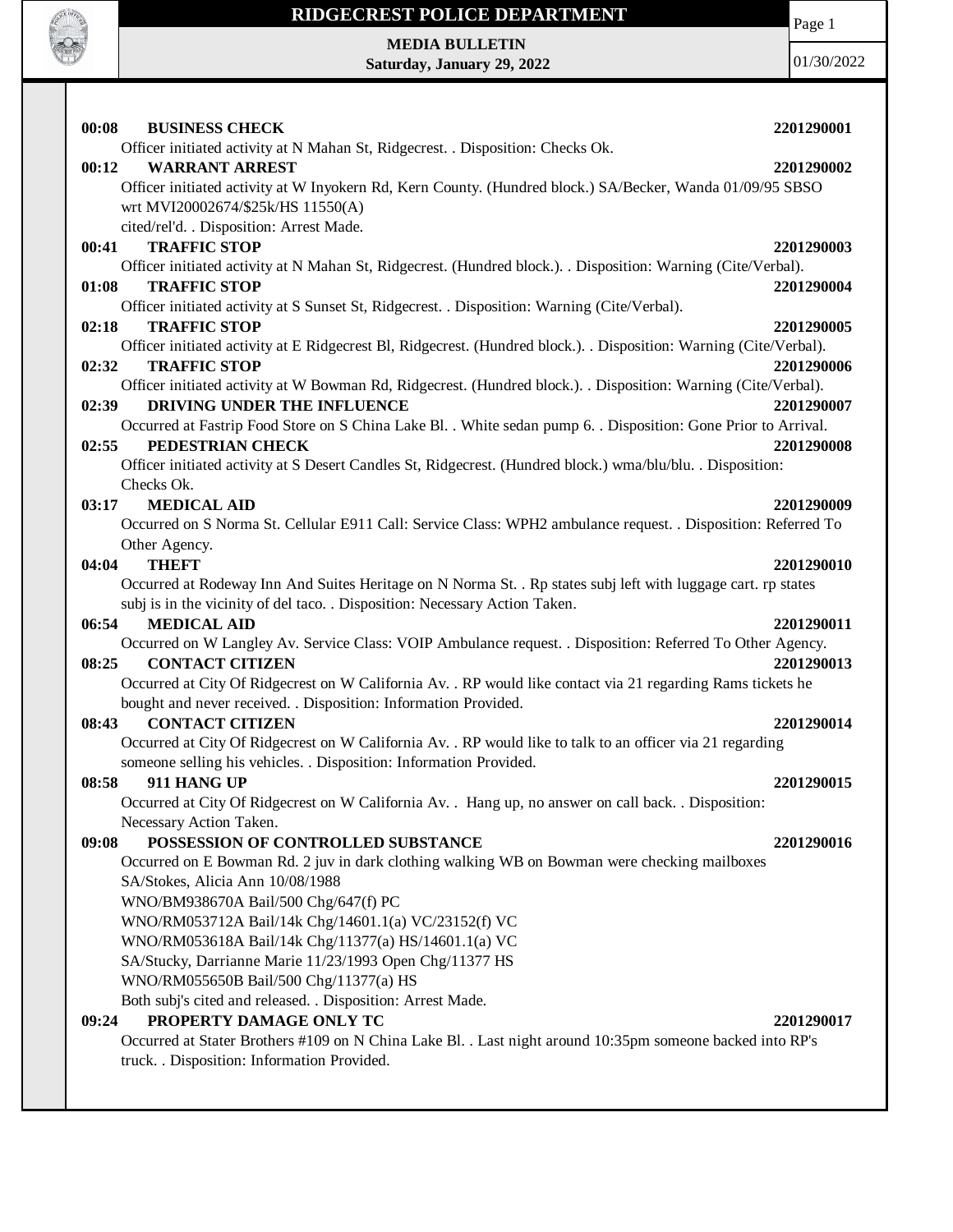

## **MEDIA BULLETIN**

**Saturday, January 29, 2022**

Page 2

01/30/2022

### **09:26 CONTACT CITIZEN 2201290018**

Occurred at City Of Ridgecrest on W California Av. . Contact via 21 regarding issues with ex. . Disposition: Information Provided.

### **09:38 SHOPLIFTING 2201290019**

Occurred at Dollar Tree Stores on N China Lake Bl. . Male walked out with a bunch of items in his pockets. . Disposition: Search Conducted .

### **09:53 ACO CALL 2201290020**

Occurred on W Haloid Av. 2 DOGS ARE IN HIS YARD - ONE BLACK PIT AND LIGHT BROWN PIT. . Disposition: Animal Control Handled.

### **10:12 WATER LEAK 2201290021**

Occurred on W Reeves Av. RP STATES THAT A TRAILER BEHIND HER HOUSE HAS WATER JUST POURING OUT OF THE TRAILER, UNK WHERE IT IS COMING FROM AND SHE STATES IT IS GOING DOWN THE DRIVEWAY. . Disposition: Necessary Action Taken.

### **10:16 CONTACT CITIZEN 2201290022**

Occurred at City Of Ridgecrest on W California Av. . RP at the front of the station stating that his ex is not here with his children for his scheduled visitation pick up. . Disposition: Information Provided.

### **10:27 WELFARE CHECK 2201290023**

Occurred on E California Av. RP states that there is some suspicious circumstances at a home - open door and animals inside - would like a well check on the home. . Disposition: Checks Ok.

### **10:47 CONTACT CITIZEN 2201290024**

Occurred at City Of Ridgecrest on W California Av. . RP would like to know how she can go about getting her mom's car from the accident. . Disposition: Information Provided.

### **10:50 JUVENILE PROBLEM 2201290025**

Occurred on E California Av. (Hundred block.) RP states there are 2 juveniles pushing a Walmart shopping cart going westbound on California and it looks like it might be full of stuff. . Disposition: Checks Ok.

### **10:53 ACO CALL 2201290026**

Officer initiated activity at Best Western China Lake Inn, S China Lake Bl, Ridgecrest. . Disposition: Animal Control Handled.

### **11:00 ACO CALL 2201290027**

Officer initiated activity at W Panamint Av, Ridgecrest. (Hundred block.). . Disposition: Animal Control Handled.

### **11:00 AUDIBLE ALARM/RP OTHER THAN ALARM CO 2201290028**

Occurred on N China Lake Bl. AOA: FIRE ALARM WATER FLOW. . Disposition: Referred To Other Agency. **11:01 911 WIRELESS CALL 2201290029**

Occurred at City Of Ridgecrest on W California Av. . Talking heard in background, no answer on call back. . Disposition: Necessary Action Taken.

### **11:06 MEDICAL AID 2201290030**

Occurred on W Lorene Ct. Ambulance request. . Disposition: Referred To Other Agency.

### **11:18 911 WIRELESS CALL 2201290031**

Occurred at City Of Ridgecrest on W California Av. . Silent line, unable to call back. . Disposition: Necessary Action Taken.

### **11:25 911 WIRELESS CALL 2201290032**

Occurred at City Of Ridgecrest on W California Av. . Talking heard in background, no answer on call back. . Disposition: Necessary Action Taken.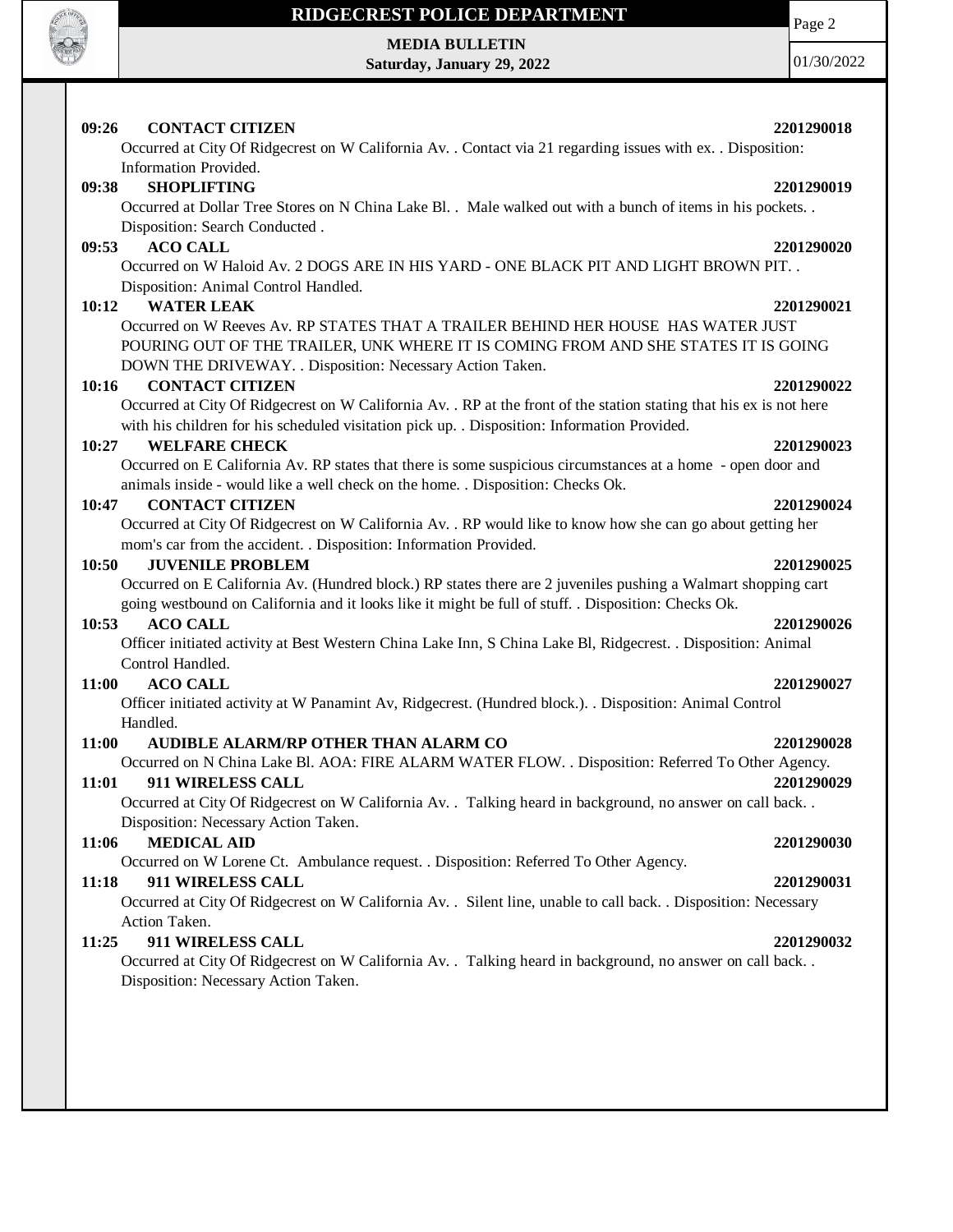

**MEDIA BULLETIN Saturday, January 29, 2022** Page 3

01/30/2022

### **11:48 PETTY THEFT 2201290033** Occurred on W Ward Av. RP states that there has been someone that has taken off the condemned sign on the RP's trailer and have been going into the trailer - the people who are going into the home got ahold of some old checks and cashed it with the RP's bank account. . Disposition: Report Taken . **12:01 HIT AND RUN REPORT 2201290034** Occurred at Stater Brothers #109 on N China Lake Bl. . RP wants to file a 20002 report that happened yesterday at Stater Brothers - contact via 21. . Disposition: Log Note Only. **12:10 MEDICAL AID 2201290035** Occurred on W Robertson Av. Ambulance request. . Disposition: Referred To Other Agency. **12:13 RECKLESS VEHICLE 2201290036** Occurred at W Ridgecrest Bl/N Jacks Ranch Rd. Older Silver Camry passed RP going at least 100 mph going westbound on Ridgecrest Blvd. . Disposition: Referred To Other Agency. **12:18 CONTACT CITIZEN 2201290037** Occurred on E Ridgecrest Bl. RP wants to talk to an officer via 21 regarding issues with her roommate. . Disposition: Information Provided. **13:21 ACO CALL 2201290038** Occurred on W Reeves Av. (Hundred block.) Someone just drove through a group of geese and killed a bunch of them. . Disposition: Animal Control Handled. **13:23 WARRANT ARREST 2201290039** Occurred on S Allen St. (Hundred block.) RP states there are people in a burned down home going through stuff SA/Smith, Blake Mitchell 02/25/1990 WNO/RM050646A Bail/100k Chg/11350(a) HS/11364 HS WNO/RM053386A Bail/22k Chg/11350(a) HS/11364 HS WNO/RM052182B Bail/100k Chg/11364 HS WNO/RM054037A Bail/100k Chg/11350(a) HS/602(m) PC WNO/RM053925A Bail/100k Chg/11350(a) HS/602(m) PC/1104.2 UHC WNO/RM053077A Bail/100k Chg/602(m) PC WNO/RM053076A Bail/100k Chg/11350(a) HS/11364 HS WNO/RM052586A Bail/15k Chg/11364 HS/11550(a) HS WNO/RM052233A Bail/100k Chg/11350(a) HS/11364 HS/11377(a) HS WNO/RM053376A Bail/11500 Chg/11364 HS WNO/RM054390A Bail/15k Chg/11350(a) HS/11364 HS/11377(a) HS WNO/RM054308A Bail/6k Chg/14601.1(a) VC WNO/RM054307A Bail/6k Chg/11350(a) HS WNO/RM054243A Bail/6k Chg/11350(a) HS WNO/RM052215A Bail/100k Chg/11364 HS WNO/RM052718A Bail/100k Chg/11364 HS WNO/RM052719A Bail/100k Chg/11364 HS WNO/RM053049A Bail/100k Chg/14601.1(a) VC WNO/RM054179A Bail/100k Chg/14601.1(a) VC WNO/RM054727A Bail/1k Chg/459.5 PC/602(m) PC Supp to 21-1209 WNO/RM055064A Bail/1k Chg/11350(a) HS/11364 HS Supp to 21-2057 Cited and released from RPD. . Disposition: Arrest Made. **13:27 MEDICAL AID 2201290040** Occurred on N Peg St. Service Class: RESD Ambulance request. . Disposition: Referred To Other Agency. **13:29 INFORMATION 2201290041** Occurred on N Sierra View St. Information requested. . Disposition: Information Provided.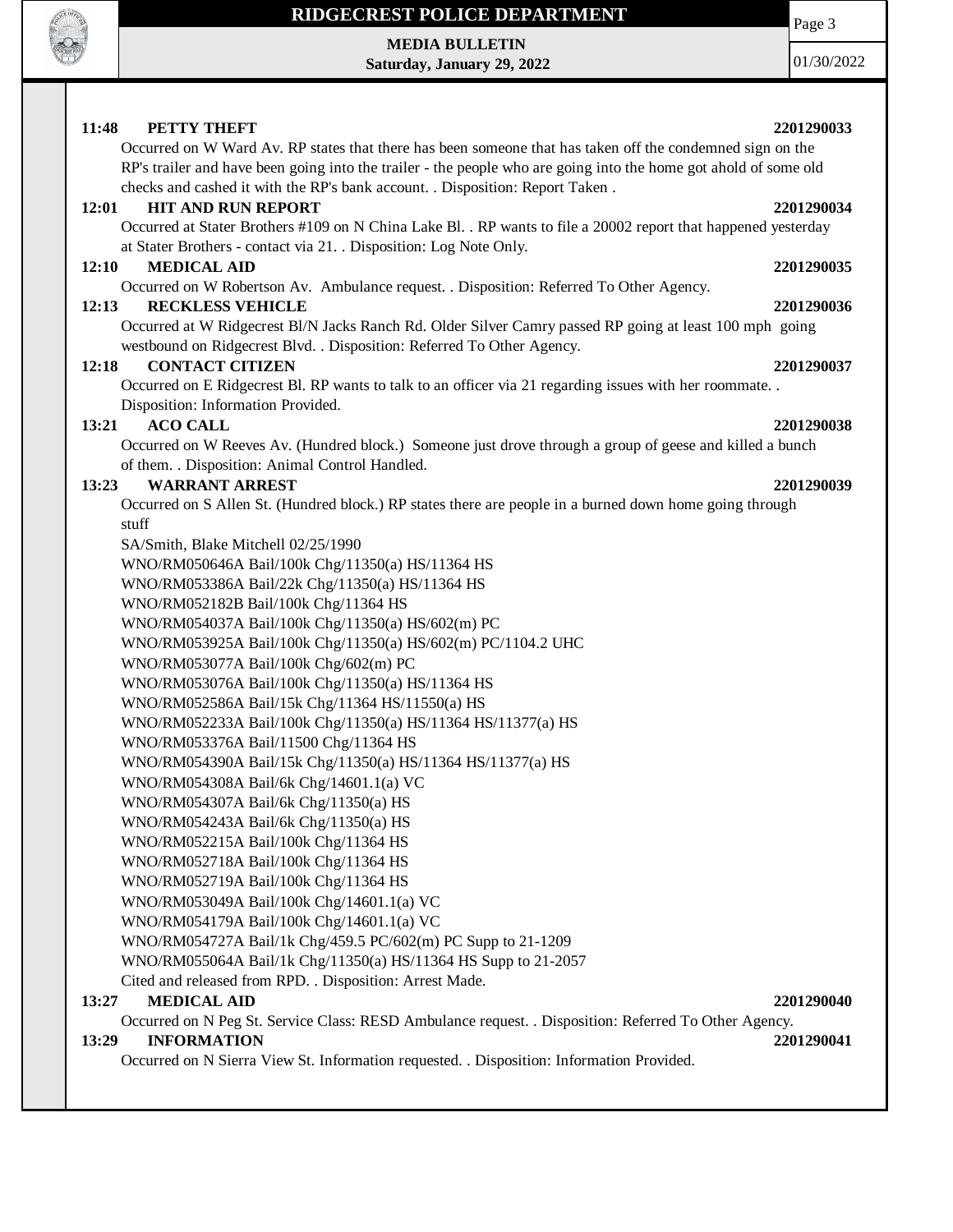

**MEDIA BULLETIN Saturday, January 29, 2022** Page 4

| 13:50<br><b>ACO CALL</b>                                                                                                               | 2201290042 |
|----------------------------------------------------------------------------------------------------------------------------------------|------------|
| Officer initiated activity at N Gold Canyon Dr, Ridgecrest. . Disposition: Animal Control Handled.                                     |            |
| <b>ACO CALL</b><br>14:01                                                                                                               | 2201290043 |
| Officer initiated activity at Walmart Supercenter, E Bowman Rd, Ridgecrest. People giving away puppies                                 |            |
| Disposition: Animal Control Handled.<br><b>RECKLESS VEHICLE</b><br>14:12                                                               | 2201290044 |
| Occurred at N Downs St/W Ward Av. Maroon Red Chevy sedan last seen going EB on Ward from Downs                                         |            |
| swerving all over the road and almost running drivers off the road. . Disposition: Unable To Locate.                                   |            |
| <b>LAND TRESPASS</b><br>15:00                                                                                                          | 2201290045 |
| Occurred on S Yorktown St. RP states someone walked from Glover's house into the house across the street                               |            |
| Disposition: Information Provided.                                                                                                     |            |
| <b>CONTACT CITIZEN</b><br>15:04                                                                                                        | 2201290046 |
| Occurred on S Richmond Rd. RP states that a scam call came through regarding PG&E and his business he is                               |            |
| requesting 10-21. Disposition: Information Provided.                                                                                   |            |
| 15:24<br><b>CONTACT CITIZEN</b>                                                                                                        | 2201290047 |
| Occurred at City Of Ridgecrest on W California Av. . RP is buying a vehicle and wants to make sure it isn't                            |            |
| stolen. . Disposition: Information Provided.                                                                                           |            |
| <b>CONTACT CITIZEN</b><br>15:31                                                                                                        | 2201290048 |
| Occurred at City Of Ridgecrest on W California Av. . RP asked to talk to officer regarding taking them down to                         |            |
| LA and them needing to get back. . Disposition: Log Note Only.                                                                         |            |
| PEDESTRIAN CHECK<br>15:38                                                                                                              | 2201290049 |
| Officer initiated activity at S Downs St/W Bowman Rd, Ridgecrest. Fall victim. . Disposition: Checks Ok.<br>911 WIRELESS CALL<br>16:10 | 2201290050 |
| Occurred at City Of Ridgecrest on W California Av. . RP states it was a misdial. . Disposition: Necessary                              |            |
| Action Taken.                                                                                                                          |            |
| 16:45<br><b>THEFT</b>                                                                                                                  | 2201290051 |
| Occurred at Burroughs High School on E French Av. . RP states he witnessed a vehicle siphoning gas from a                              |            |
| school vehicle on campus. . Disposition: Report Taken.                                                                                 |            |
| 17:00<br><b>DISTURBANCE - MUSIC</b>                                                                                                    | 2201290052 |
| Occurred on E La Mirage Ln. RP states that a neighbor in his area is blasting their music really loud and that he                      |            |
| works nights so he can't sleep. . Disposition: Quiet On Arrival.                                                                       |            |
| <b>SUSPICIOUS CIRCUMSTANCES</b><br>17:03                                                                                               | 2201290053 |
| Occurred on S Yorktown St. Male in a silver nissan pick up truck that is just hanging out at a new construction                        |            |
| home and the male looks suspicious - RP states that he was walking around the property and is concerned he                             |            |
| might be trying to steal copper wire. . Disposition: Checks Ok.                                                                        |            |
| <b>WELFARE CHECK</b><br>17:22                                                                                                          | 2201290054 |
| Occurred on N Nevada St. RP states that her mother is refusing to let her see her son. Disposition: Checks                             |            |
| Ok.<br><b>CIVIL PROBLEM</b><br>17:44                                                                                                   | 2201290055 |
| Occurred at City Of Ridgecrest on W California Av. . RP is wanting an officer to contact him via 21. .                                 |            |
| Disposition: Negative Contact.                                                                                                         |            |
| <b>DISTURBANCE - VERBAL</b><br>18:17                                                                                                   | 2201290056 |
| Occurred on W Ward Av. RP stating he can hear people yelling and screaming near manager's office. .                                    |            |
| Disposition: Quiet On Arrival.                                                                                                         |            |
| <b>MEDICAL AID</b><br>19:02                                                                                                            | 2201290057 |
| Occurred on N Cisco St. Service Class: RESD Lift assist. . Disposition: Referred To Other Agency.                                      |            |
| 19:10<br><b>MEDICAL AID</b>                                                                                                            | 2201290058 |
| Occurred on N Gold Canyon Dr. Cellular E911 Call: EMS request. . Disposition: Referred To Other Agency.                                |            |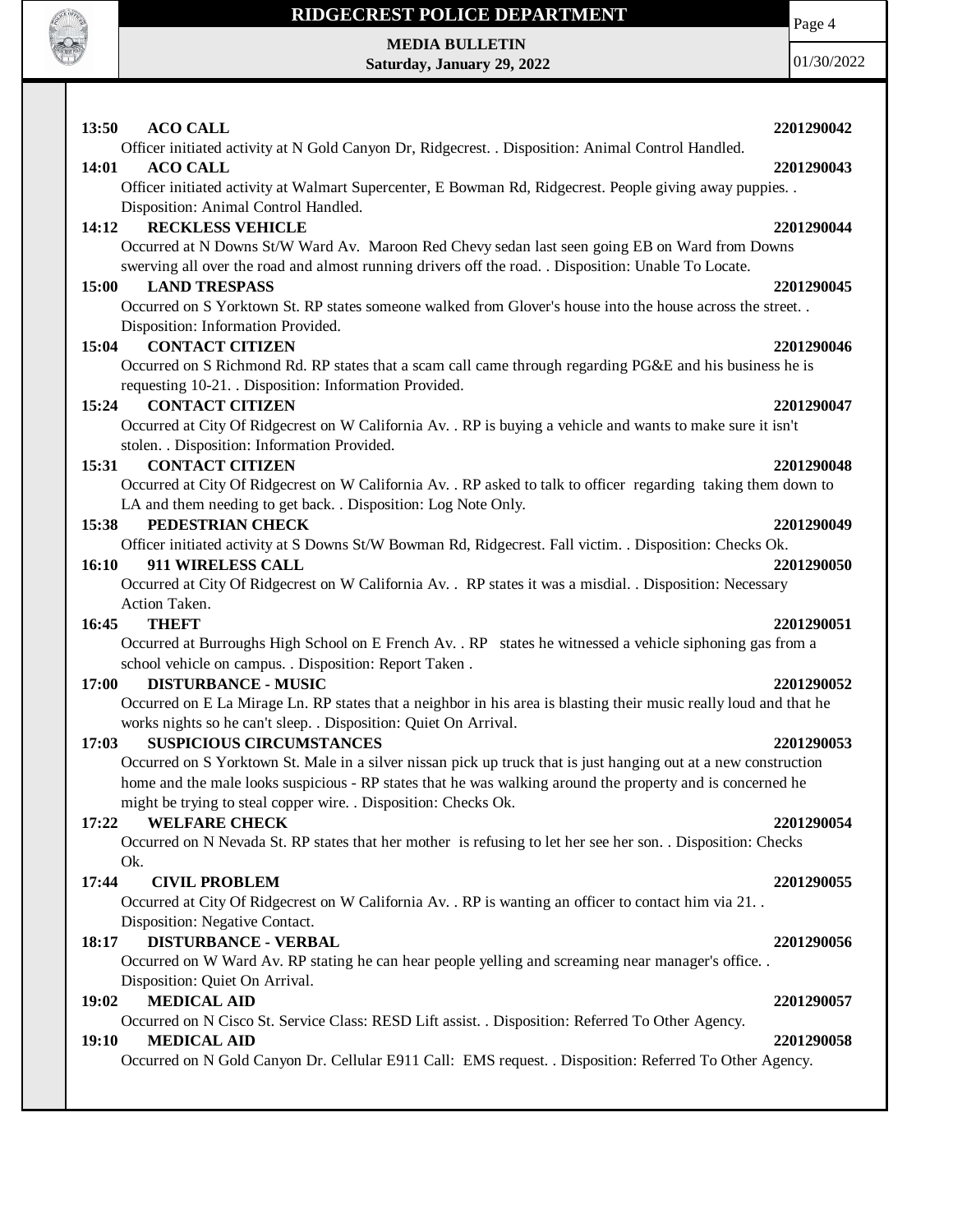

# **RIDGECREST POLICE DEPARTMENT MEDIA BULLETIN**

**Saturday, January 29, 2022**

Page 5

| <b>INFORMATION</b><br>19:10                                                                                             | 2201290059 |
|-------------------------------------------------------------------------------------------------------------------------|------------|
| Occurred on E Ridgecrest Bl. Cellular E911 Call: RP stating roomate locked her out. . Disposition: Cancelled by         |            |
| RP.                                                                                                                     |            |
| 19:59<br>911 FOLLOW UP                                                                                                  | 2201290060 |
| Occurred at Motel 6 on E Ridgecrest Bl. . Service Class: VOIP Guest attempting to dial out of room. .                   |            |
| Disposition: Log Note Only.                                                                                             |            |
| <b>MEDICAL AID</b><br>20:07                                                                                             | 2201290061 |
| Occurred on N Scott St. Cellular E911 Call: EMS request. . Disposition: Referred To Other Agency.<br>911 WIRELESS CALL  | 2201290062 |
| 20:19<br>Occurred at City Of Ridgecrest on W California Av. . Cellular E911 Call: Lat 35.62514 Lon:-117.68873 Hangup/no |            |
|                                                                                                                         |            |
| answer on call back. . Disposition: Log Note Only.<br><b>TRAFFIC STOP</b><br>20:39                                      | 2201290063 |
| Officer initiated activity at N Downs St/W Las Flores Av, Ridgecrest. . Disposition: Warning (Cite/Verbal).             |            |
| <b>CONTACT CITIZEN</b><br>20:47                                                                                         | 2201290064 |
| Occurred at City Of Ridgecrest on W California Av. . Requesting P20 regarding RP's ex. . Disposition:                   |            |
| Information Provided.                                                                                                   |            |
| <b>CONTACT CITIZEN</b><br>20:50                                                                                         | 2201290065 |
| Occurred on N Yorktown St. Cellular E911 Call: RP stating he is having a mental health crisis/requesting 10-21          |            |
| from officer. . Disposition: Checks Ok.                                                                                 |            |
| 20:56<br><b>TRAFFIC STOP</b>                                                                                            | 2201290066 |
| Officer initiated activity at W Station Av/N Alvord St, Ridgecrest. . Disposition: Warning (Cite/Verbal).               |            |
| 21:00<br><b>ACO CALL</b>                                                                                                | 2201290067 |
| Occurred on S Desert Candles St. Reporting lost cat. Female/sickly/patchy fur/drools/looks like "tales from the         |            |
| crypt" cat. . Disposition: Animal Control Handled.                                                                      |            |
| 21:02<br><b>TRAFFIC STOP</b>                                                                                            | 2201290068 |
| Officer initiated activity at W Ridgecrest Bl, Ridgecrest. (Hundred block.). . Disposition: Warning (Cite/Verbal).      |            |
| <b>CONTACT CITIZEN</b><br>21:05                                                                                         | 2201290069 |
| Occurred on W Moyer Av. RP wants to talk to officer regarding neighbor /stating neighbor in apt entered her             |            |
| residence without permission to borrow something/refused to leave/was 415 with RP/10-21. Disposition:                   |            |
| Information Provided.                                                                                                   |            |
| <b>DOMESTIC DISTURBANCE</b><br>21:10                                                                                    | 2201290070 |
| Occurred on S Lilac St. RP stating GF took his truck without permission 10 min prior                                    |            |
| DVIR Patrick Turner and Trisha Lopez/dating/cohab/arguing over relationship issues. . Disposition: Domestic             |            |
| Violence Documentation.                                                                                                 |            |
| 21:11<br><b>MEDICAL AID</b>                                                                                             | 2201290071 |
| Occurred at The Barn Ridgecrest on N China Lake Bl. . Service Class: BUSN RP clerk stating male is down on              |            |
| ground requesting medical. . Disposition: Unfounded.                                                                    |            |
| <b>VEHICLE CHECK</b><br>21:14                                                                                           | 2201290072 |
| Officer initiated activity at Upjohn Park, E Upjohn Av, Ridgecrest. . Disposition: Duplicate Call Entered.              |            |
| <b>SUSPICIOUS CIRCUMSTANCES</b><br>21:29                                                                                | 2201290073 |
| Occurred on E California Av. Cellular E911 Call: RP stating porchlight at res is blinking SOS. . Disposition:           |            |
| Checks Ok.                                                                                                              |            |
| <b>SHOTS HEARD</b><br>22:12                                                                                             | 2201290074 |
| Occurred on W Wasp Av. (Hundred block.)                                                                                 |            |
| Cellular E911 Call: 3 RP's heard 2-4 shots in area. . Disposition: Quiet On Arrival.                                    |            |
| 22:15<br><b>VEHICLE CHECK</b>                                                                                           | 2201290075 |
| Officer initiated activity at Pony Espresso, N Norma St, Ridgecrest. . Disposition: Checks Ok.                          |            |
|                                                                                                                         |            |
|                                                                                                                         |            |
|                                                                                                                         |            |